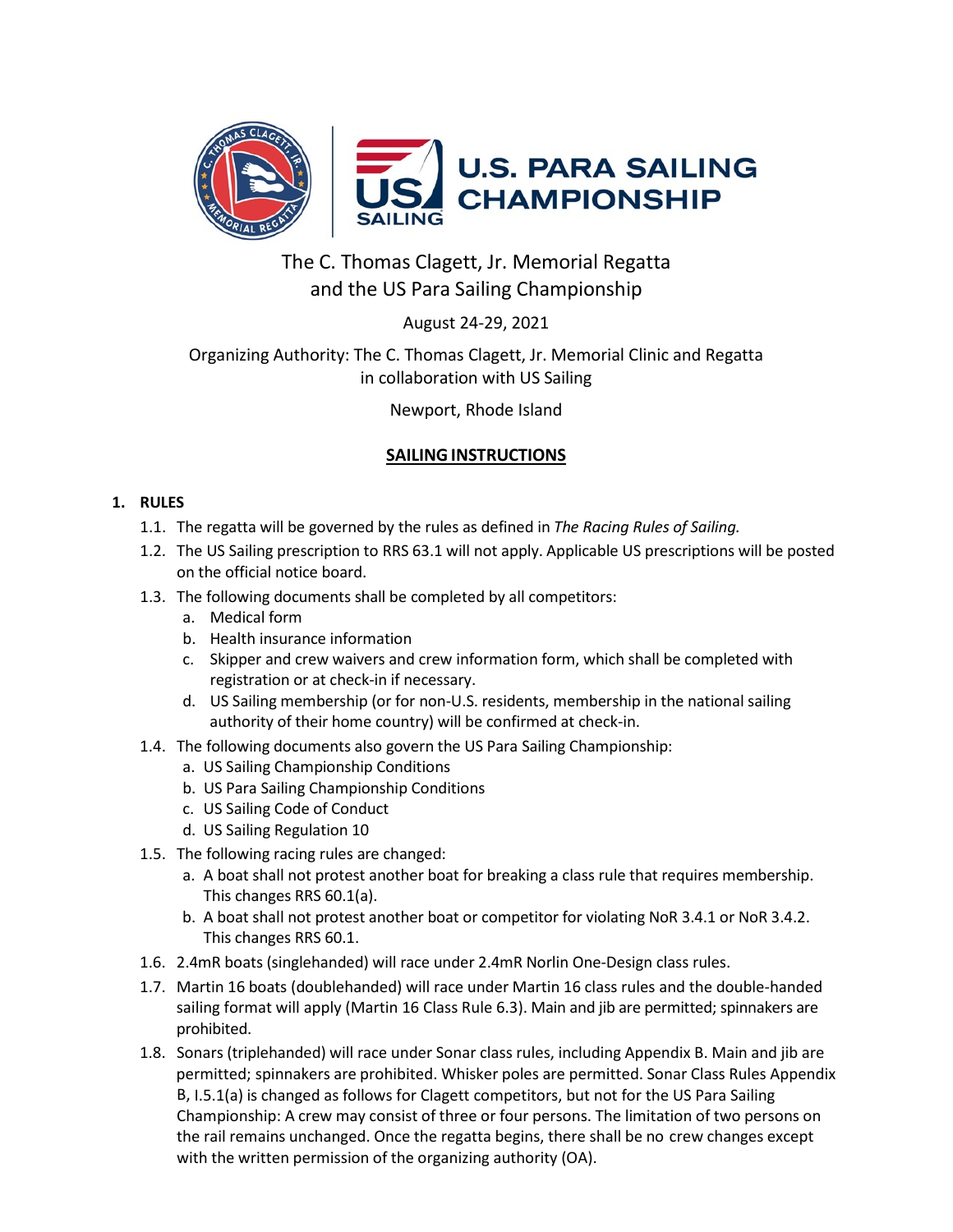## **2. CHANGES TO SAILING INSTRUCTIONS**

Any change to the sailing instructions will be posted by 0900 on the day it is to take effect, except that during a postponement ashore a change may be posted before the removal of the AP flag. Any change to the schedule of racing will be posted by 1900 on the day before it will take effect.

### **3. COMMUNICATIONS WITH COMPETITORS**

- 3.1. Notices to competitors will be posted on the official notice board located in the Clagett Regatta hospitality tent near South Alofsin Pier. The race committee may also publicize changes by other means as a courtesy, but such additional publication shall not be considered official.
- 3.2. Except in an emergency, a boat that is racing shall not make voice or data transmissions and shall not receive voice or data communication that is not available to all boats [DP].

## **4. SIGNALS MADE ASHORE**

- 4.1. Signals made ashore will be displayed from the flagpole near the Clagett Regatta hospitality tent.
- 4.2. When flag AP is displayed ashore, '1 minute' is replaced with 'not less than 60 minutes' in the race signal AP. This changes Race Signals AP.

### **5. SCHEDULE**

Competitors are strongly encouraged to participate in the clinic for the benefit of all sailors. Boats are expected to be docked at Alofsin Pier near the regatta tent and ready to take part in the start of the clinic by 0900 on Wednesday, August 25.

All coach debriefs, food service and social gatherings will be conducted according to state and local COVID-19 requirements.

## Wednesday, August 25

| 1000 – 1200                | Welcome remarks followed by clinic                               |
|----------------------------|------------------------------------------------------------------|
| 1200 – 1300                | Lunch afloat or ashore                                           |
| 1300 – 1600                | Clinic afloat or ashore (run by coaches)                         |
| $1600 - 1700$              | Coaches debrief (no organized competitor dinner)                 |
| <b>Thursday, August 26</b> |                                                                  |
| $1000 - 1200$              | Clinic Day                                                       |
| $1200 - 1300$              | Lunch afloat or ashore                                           |
| $1300 - 1600$              | Clinic afloat or ashore (run by coaches)                         |
| 1600 - 1700                | Coaches debrief (no organized competitor dinner)                 |
| <b>Friday, August 27</b>   |                                                                  |
| 0830                       | Competitors meeting followed by coach briefing                   |
| 1000                       | <b>Harbor Start</b>                                              |
| $1100 - 1600$              | Racing                                                           |
| $1600 - 1700$              | Coaches debrief                                                  |
| 1800                       | Dinner for competitors, officials and volunteers at regatta tent |
| Saturday, August 28        |                                                                  |
| 0930                       | Coaches briefing                                                 |
| 1000                       | <b>Harbor Start</b>                                              |

| Racing                                                           |
|------------------------------------------------------------------|
| Coaches debrief                                                  |
| Dinner for competitors, officials and volunteers at regatta tent |
|                                                                  |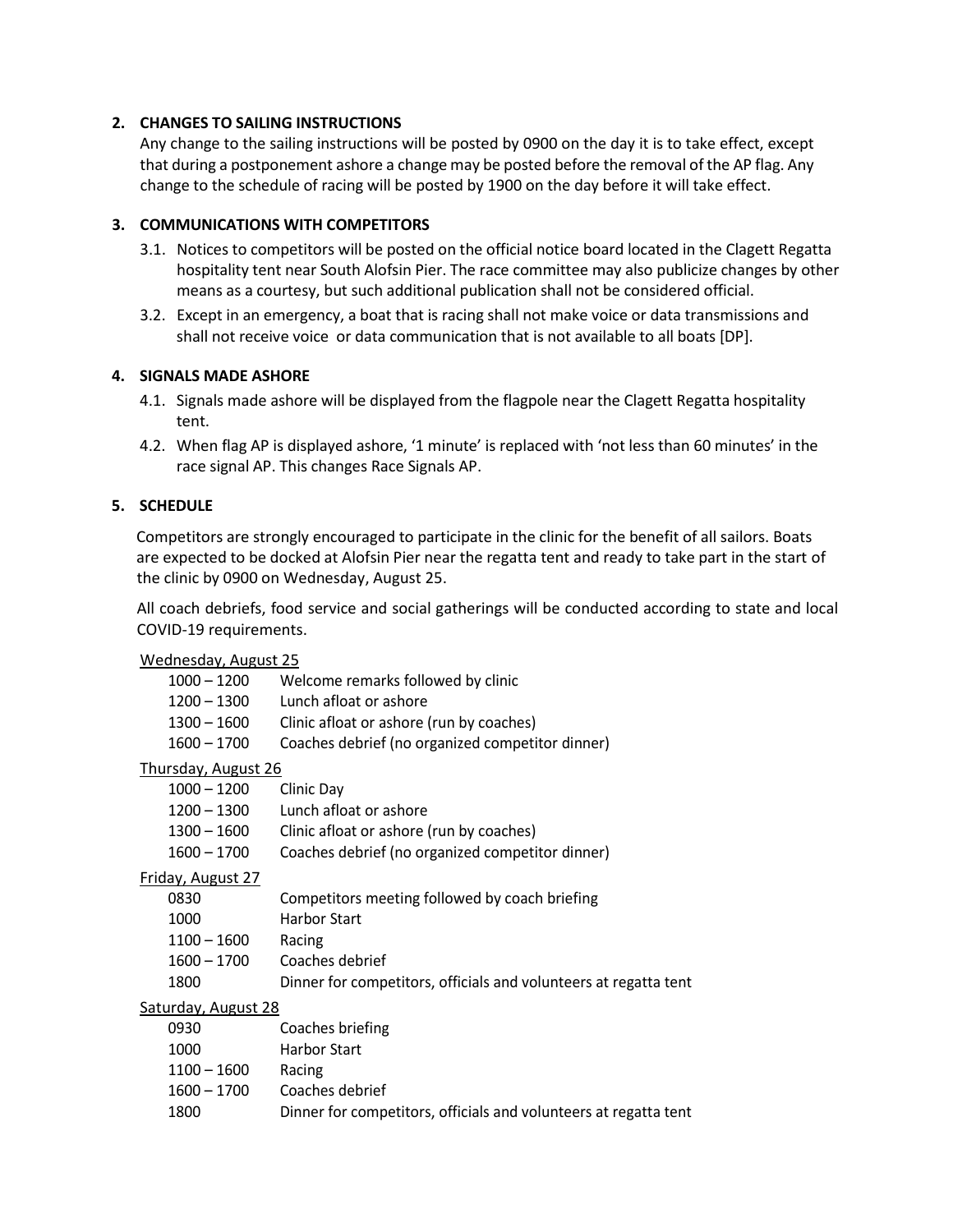#### Sunday, August 29

| 0930          | Coaches briefing                        |
|---------------|-----------------------------------------|
| 1000          | <b>Harbor Start</b>                     |
| $1100 - 1600$ | Racing $-$ no warning signal after 1500 |
| After racing  | Coaches debrief                         |
| After racing  | Awards and cookout at regatta tent      |

### **6. CLASS FLAGS**

- 6.1. 2.4mR Numeral pennant 1
- 6.2. Martin 16 Numeral pennant 2
- 6.3. Sonar Numeral pennant 3

## **7. RACING AREA**

- 7.1. Race Area "A" is between Rose Island and Goat Island.
- 7.2. Race Area "B" is north of the Newport-Pell Bridge in the vicinity of Potter Cove.
- 7.3. Race Area "C" is north of the Newport-Pell Bridge and to the west of Coasters Island. Competitors shall observe the white security zone buoys near the shore of Coasters Island.
- 7.4. The race area for each day's racing will be posted on the official notice board before the end of the competitors meeting or coaches briefing that day.

## **8. COURSES**

- 8.1. Courses will be windward-leeward. The diagrams in Attachment A show the courses to be sailed, including the approximate angles between legs, the order in which marks are to be passed, and the side on which each mark is to be left.
- 8.2. No later than the warning signal the race committee will display the number of legs and the approximate compass bearing of the first leg:



## **Course identifier**

#### **9. MARKS**

- 9.1. Original marks will be inflatable orange marks. If used, an offset mark will be a smaller inflatable mark.
- 9.2. New marks will be inflatable yellow marks. There will not be an offset mark if the windward mark is changed.
- 9.3. If only one mark of a gate is in place, boats shall leave it to port.

#### **10. THE START**

- 10.1. The starting line will be between a staff displaying an orange flag on the race committee vessel and the course side of the port-end starting mark.
- 10.2.Boats whose warning signal has not been made shall avoid the starting area [DP].
- 10.3.A boat starting later than five minutes after her starting signal will be scored Did Not Start. This changes RRS A4 and A5.

## **11. CHANGE OF THE NEXT LEG OF THE COURSE**

11.1. To change the position of the next mark, the race committee will lay a new mark (or move the finishing line) and remove the original mark as soon as possible. When in a subsequent change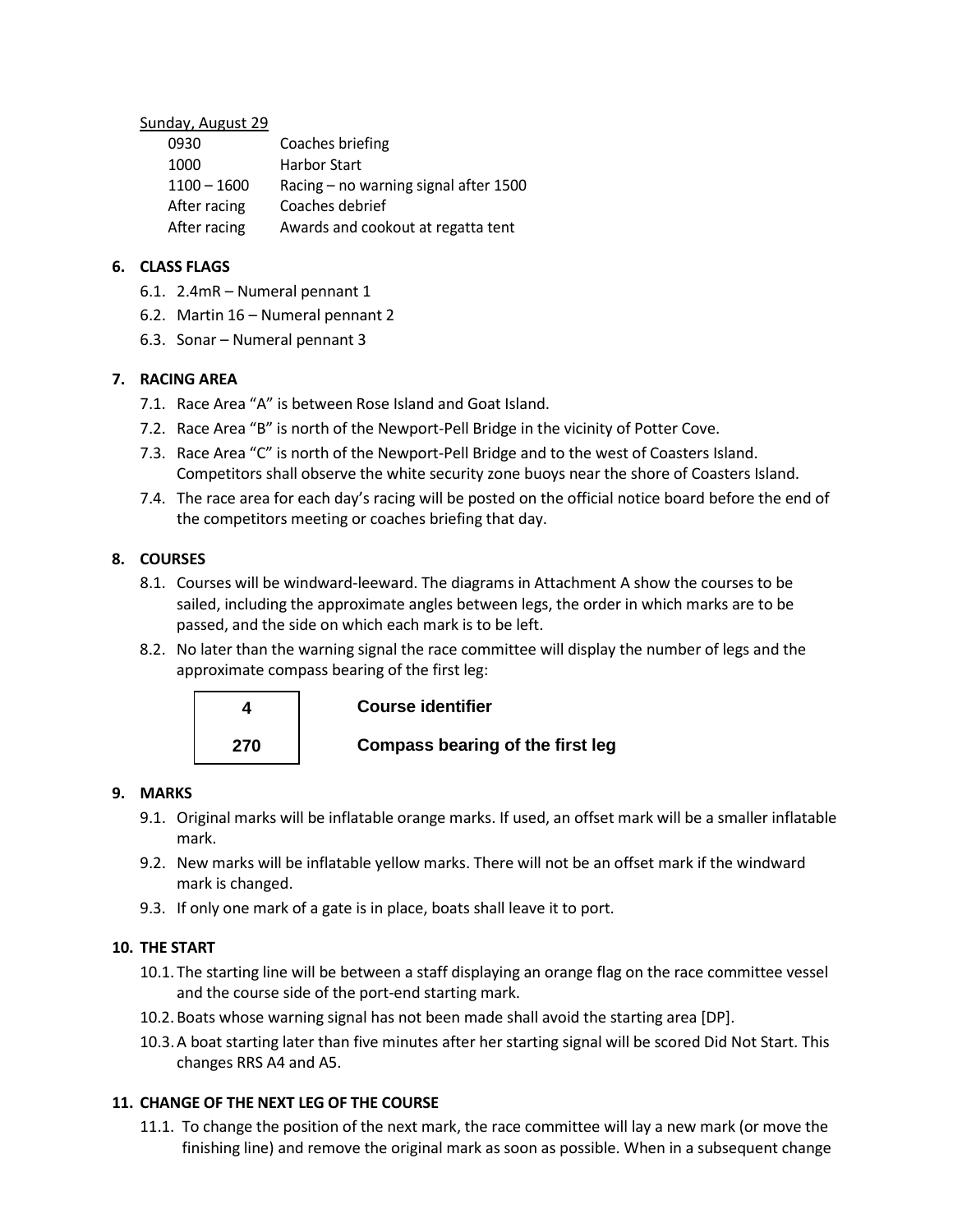a new mark is replaced, it will be replaced by an original mark.

- 11.2. There will not be an offset mark if the windward mark is changed.
- 11.3. The race committee may adjust the gate without signaling.

### **12. THE FINISH**

- 12.1. For a downwind finish, the finishing line is between a staff displaying a blue flag on the race committee boat and a nearby mark on the starboard side of the race committee vessel.
- 12.2. For an upwind finish, the finishing line is between staff displaying a blue flag on the race committee boat and a nearby mark on the port side of the race committee vessel.

#### **13. PENALTIES**

- 13.1. Rule V1 Penalty at the Time of an Incident applies: The first two sentences of rule 44.1 are changed to: 'A boat may take a One-Turn Penalty when she may have broken one or more rules of Part 2 or rule 31 in an incident while *racing*. However, when she may have broken one or more rules of Part 2 while in the *zone* around a *mark* other than a starting *mark*, her penalty shall be a Two-Turns Penalty.'
- 13.2. Rule V2 Post-Race Penalties applies:
	- a. Provided that rule 44.1(b) does not apply, a boat that may have broken one or more rules of Part 2 or rule 31 in an incident may take a Post-Race Penalty at any time after the race until the beginning of a protest hearing involving the incident.
	- b. A Post-Race Penalty is a 30% Scoring Penalty calculated as stated in rule 44.3(c). However, rule 44.1(a) applies.
	- c. A boat takes a Post-Race Penalty by delivering to the race office a written statement that she accepts the penalty and that identifies the race number and where and when the incident occurred.

#### **14. TIME LIMIT and FINISH WINDOW**

- 14.1. The time limit for the first boat to *sail the course* and *finish* is 60 minutes.
- 14.2. Boats still racing 15 minutes after the first boat sails the course and finishes will be scored Time Limit Expired (TLE). This changes rules 35, A4 and A5.

#### **15. PROTESTS**

- 15.1. Rule 61.1(a) is changed so that a boat is not required to display a red flag if she intends to protest.
- 15.2. The time limit for filing a protest is one hour after the docking of the race committee signal boat for that class.
- 15.3. Protest forms are available at the regatta table in Clagett Regatta hospitality tent. Protests and requests for redress or reopening shall be delivered there within the appropriate time limit.
- 15.4. Notices will be posted no later than 30 minutes after the protest time limit to inform competitors of hearings in which they are parties or named as witnesses. Hearings will be held in a location identified on the official notice board.
- 15.5. Rule 64.2 is changed to permit a penalty other than disqualification for non-Part 2 rule infractions at the discretion of the protest committee.
- 15.6. A competitor shall not protest a boat for breaking a class rule or SI 17. This changes rule 60.1.
- 15.7. On the last scheduled day of racing a request for redress based on a protest committee decision shall be delivered no later than 30 minutes after the decision is posted.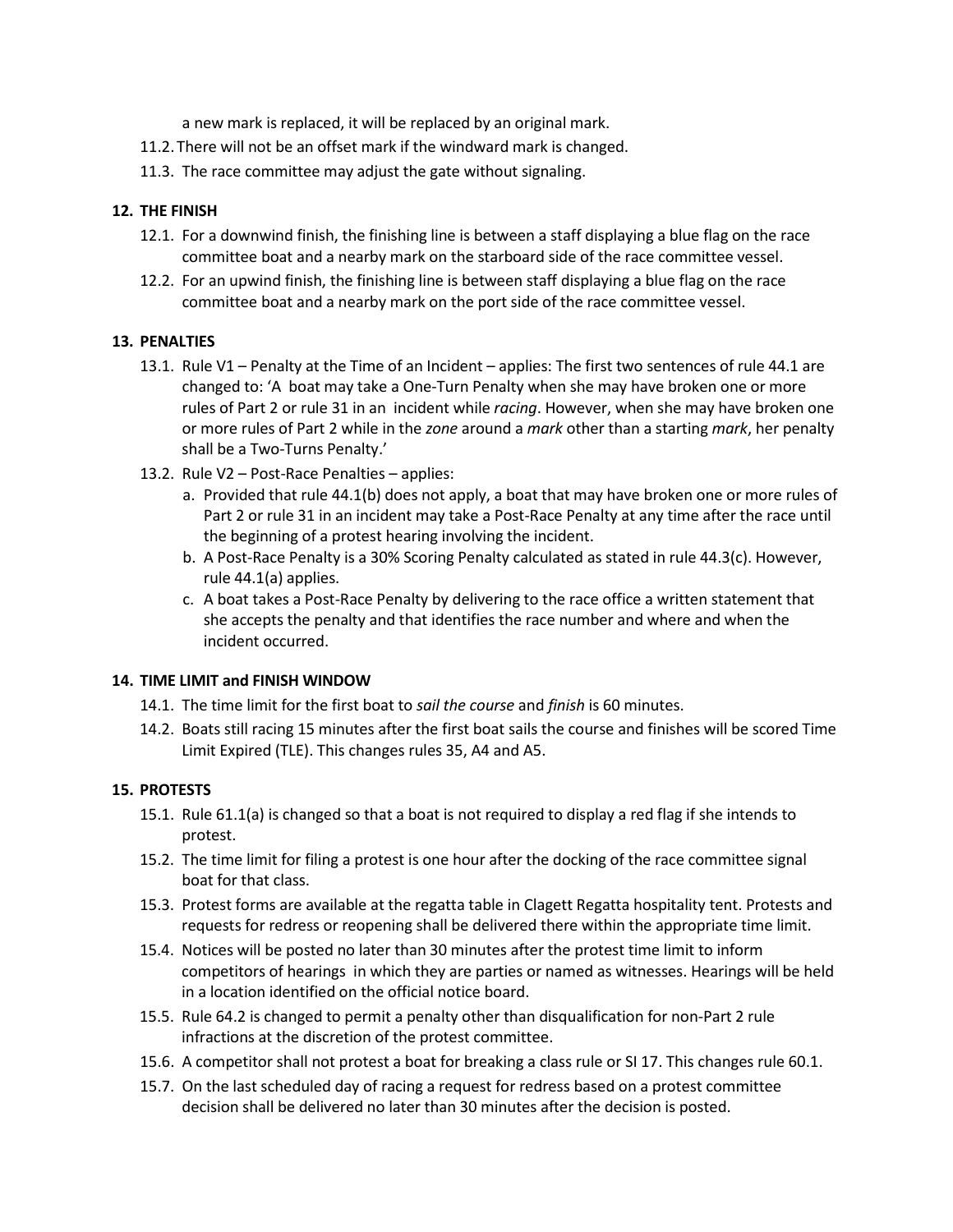#### **16. SCORING**

- 16.1. The Clagett Regatta and Para Sailing Championship fleets will sail and be scored together. For the championship, the highest placing championship-eligible boat in each class will be declared the winner, the second highest placing championship-eligible boat will be scored in second place, and so on.
- 16.2. One race is required to be completed to constitute a regatta.
- 16.3. When six or more races have been completed, a boat's series score will be the total of her race scores excluding her worst score.
- 16.4. A score of Time Limit Expired (TLE) is equal to one place more than the score of the last boat to finish within the finishing window. This changes rules A4 and A5.

#### **17. SAFETY [DP]**

- 17.1. A U.S. Coast Guard-approved life jacket shall be worn, properly fastened, while afloat except briefly while adding or removing clothing. Failure to comply with this rule may result in disqualification or other penalty at the discretion of the protest committee. Competitors from outside the U.S. may substitute a life jacket approved by their nation's maritime authority.
- 17.2. The OA recommends the use of protective helmets by sailors.
- 17.3. A boat retiring from a race shall notify a race committee vessel before leaving the course, or if that is impossible, a regatta representative stationed at the regatta tent.
- 17.4. Competitors shall identify the location of all safety harness quick-release points on their boat with fluorescent tape or paint.
- 17.5. Support boats shall register with the race committee and display a provided flag.
- 17.6. Coach and support boats shall monitor VHF channel 05 at all times while on the water.

#### **18. REPLACEMENT OF CREW**

Substitution of competitors is not permitted without the written permission of the organizing authority.

#### **19. PRIZES**

- 19.1. For The C. Thomas Clagett, Jr. Memorial Regatta:
	- a. The C. Thomas Clagett, Jr. Memorial Trophy will be awarded for overall general excellence to a sailor with a disability or a full team of sailors with disabilities.
	- b. Competition awards or medals will be awarded to the skipper and crew for the first three finishing positions in each class.
	- c. In addition, the following awards will be presented and may be based on criteria other than the competition, at the discretion of the OA:
		- i. Sportsmanship determined by polling of the participants.
		- ii. Most Improved determined by the coaches and judges.
		- iii. Seamanship based on a point system.
		- iv. Additional prizes may be presented and may be based on criteria other than the competition, at the discretion of the OA.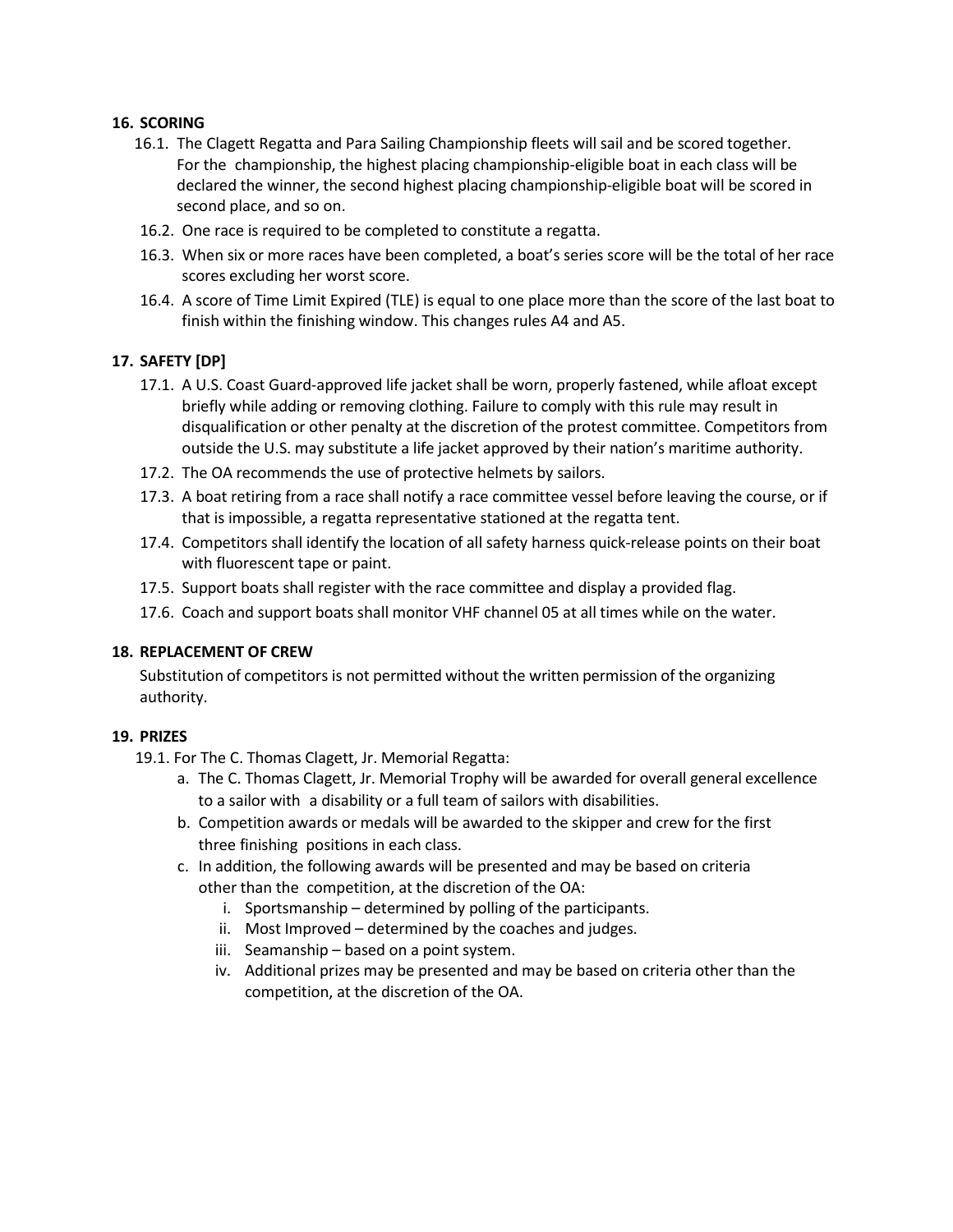- 19.2. For the US Para Sailing Championship:
	- a. US Sailing medals will be awarded in all divisions for the top three boats.
	- b. The winner of the 2.4 mR class will be awarded the Judd Goldman Trophy. The highest placing 2.4 mR U.S. finisher will receive the title U.S. Para Sailing Singlehanded Champion.
	- c. The winner of the Martin 16 class will be awarded the Chandler Hovey Trophy. The highest placing Martin 16 U.S. finisher will receive the title U.S. Para Sailing Doublehanded Champion.
	- d. The winner of the Sonar class will be awarded the Gene Hinkel Trophy. The highest placing U.S. Sonar finisher will receive the title U.S. Para Sailing Triplehanded Champion.

## **20. DISCLAIMER OF LIABILITY and MEDIA RELEASE**

- 20.1. Competitors acknowledge that they participate in the regatta entirely at their own risk. See RRS 3, Decision to Race. The C. Thomas Clagett, Jr. Memorial Clinic and Regatta and its officers, directors and employees, US Sailing, the event volunteers and officials, the event sponsors, and any other member of the regatta will not accept any liability for material damage or personal injury or death sustained in conjunction with or prior to, during, or after the regatta. A waiver of liability shall be signed by all competitors and shall be considered a document governing the regatta.
- 20.2. Competitors grant, at no cost and in perpetuity, to The C. Thomas Clagett, Jr. Memorial Clinic and Regatta and US Sailing the absolute right and permission to use their name, voice, image, likeness, and biographical material, as well as representations of the boats in any media worldwide (including television, print and internet media), including video footage, for the sole purposes of advertising, promoting, reporting and disseminating information regarding the event, The C. Thomas Clagett, Jr. Memorial Clinic and Regatta and the competitor's participation in the event.